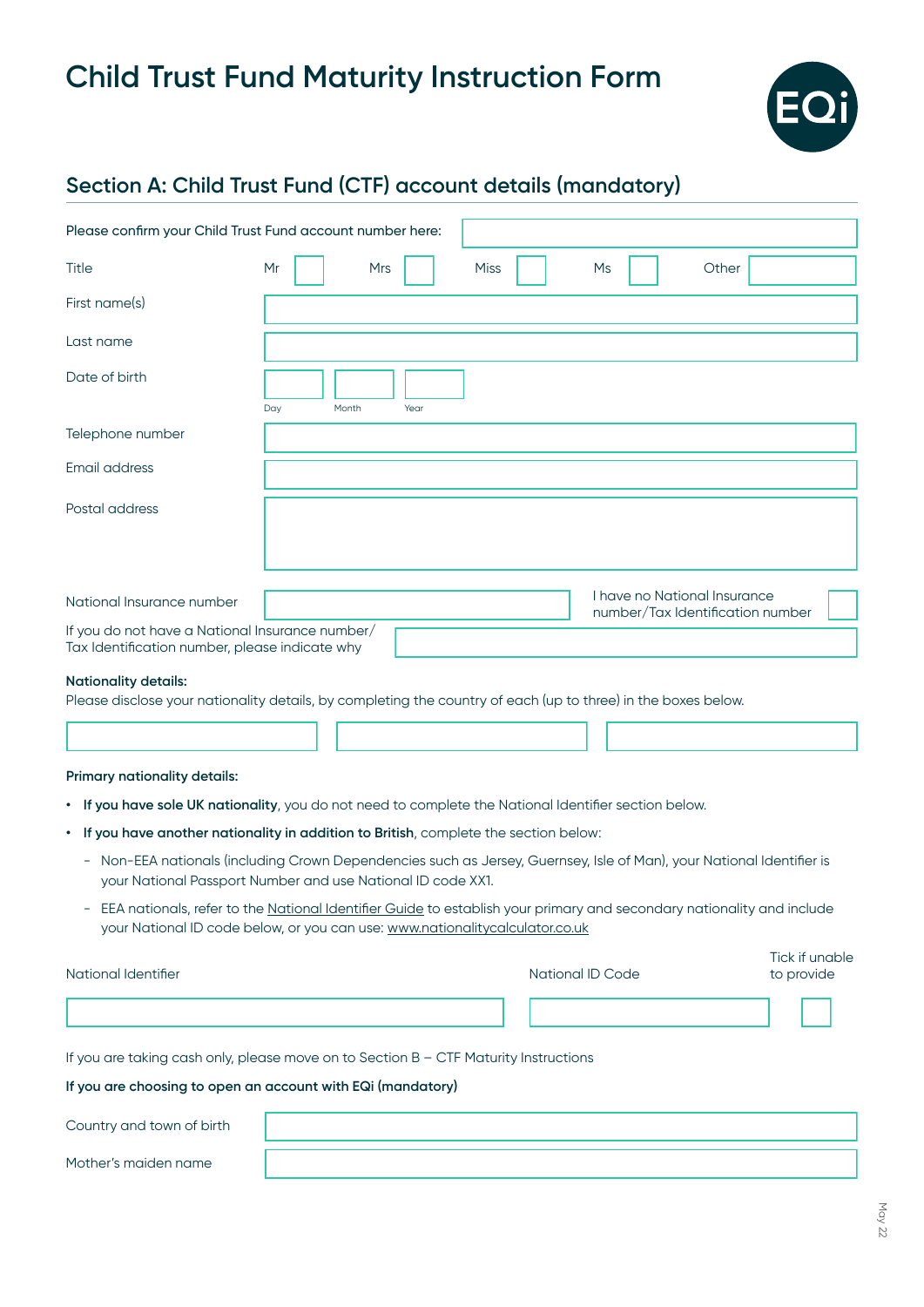

| <b>Tax Residence details:</b>                 |     |           |     |  |
|-----------------------------------------------|-----|-----------|-----|--|
| Country of tax residence                      |     |           |     |  |
| Additional country of tax<br>residence (1)    |     |           | (2) |  |
| Taxpayer Identification<br>number (1)         |     |           | (2) |  |
| Are you a United States<br>Green Card holder? | Yes | <b>No</b> |     |  |

# **Section B: CTF Maturity Instructions (mandatory)**

In this section you can provide us with your instructions for the investments and cash in your CTF.

- Ensure you cover everything held in your CTF account, which includes both the cash and investments.
- Remember investments can fall as well as rise, so your account balance may differ between now and when your instructions are being implemented (on your 18th birthday).

## **You have the following options:**

- 1. Keep your CTF balance invested
- 2. Take your CTF balance as cash

**You can also mix and match by keeping some of your CTF balance invested and have some paid out in cash. To do this, please complete both section 1 and 2 below.** 

### **1. Keep your CTF balance invested**

### **First choose the EQi account you would like to open**

- If you choose a Lifetime ISA or an ISA a free dealing account will be opened automatically for you
- If you choose to open a Lifetime ISA: You can't transfer investments directly into a Lifetime ISA (because the Government bonus only applies to cash).
	- When you first come out of your CTF, we can arrange to sell investments currently in your CTF, and re-purchase them in your Lifetime ISA free of charge.
	- Stamp Duty Reserve Tax will apply when we re-purchase shares in a LISA.
	- As investment prices fluctuate, you might get more, or less, when these are re-purchased.

| Choose from the EQI accounts below                                                                          | Please<br>tick |
|-------------------------------------------------------------------------------------------------------------|----------------|
| Flexible ISA (Cash and investments coming out of a CTF does not count towards the £20,000 annual allowance) |                |
| Lifetime ISA (£4,000 maximum annual allowance)                                                              |                |
| Dealing account (no limit on contributions, not tax free)                                                   |                |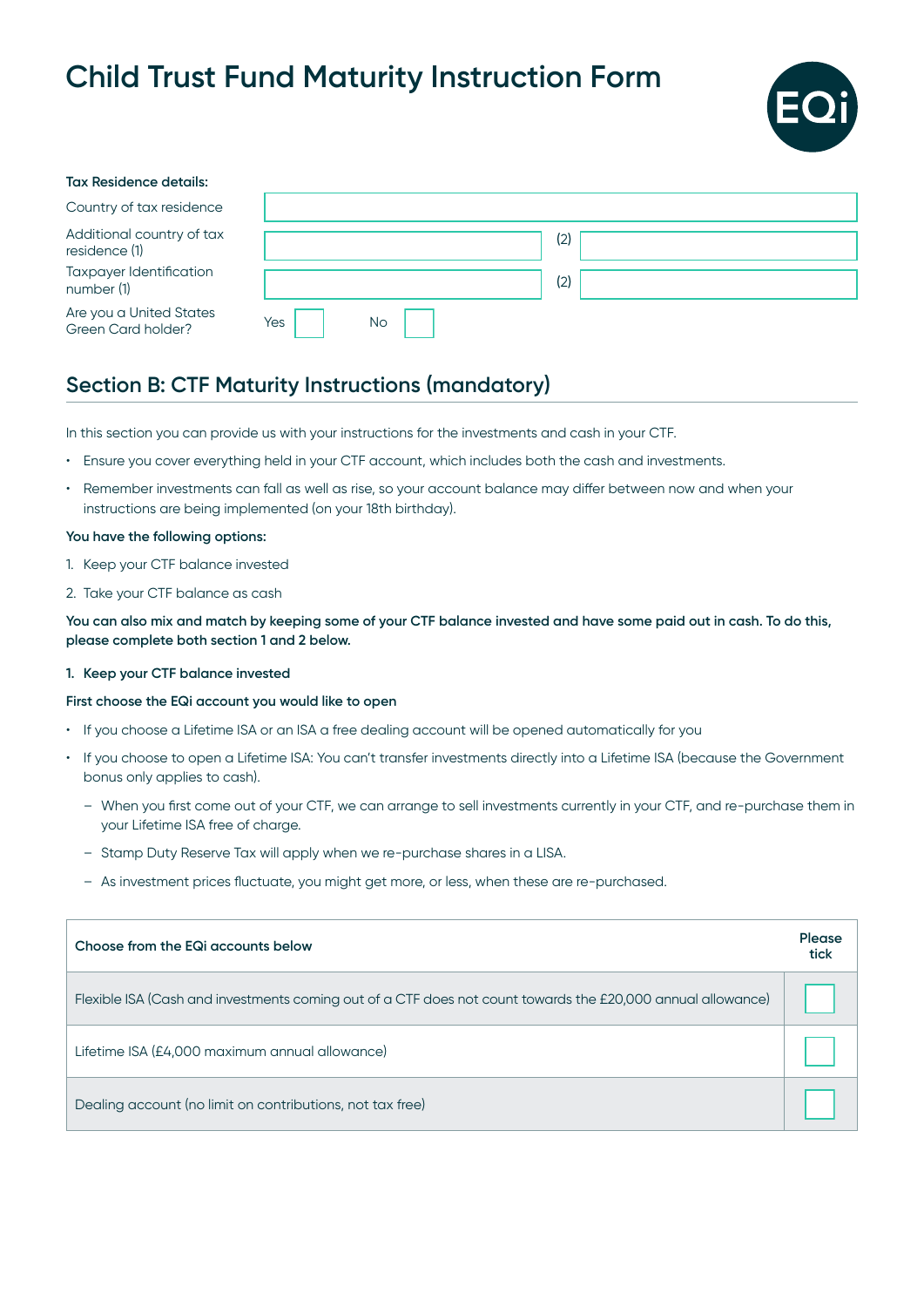

# **Section B: CTF Maturity Instructions (mandatory)**

**Now allocate what is currently in your CTF account, to your new EQi account(s)**

**If you are opening one account and would like to move your full CTF balance into this account, please tick this box**

**If you are opening both an ISA and a LISA, please select which investments or cash you would like to move into each account**

- If you would like to move all cash or all investments into one account, write all cash or all units against the account of your choice following the examples below.
- If you open a LISA, bear in mind the £4,000 maximum annual contribution.

| Allocate CTF cash to your new EQi account(s)                                                         |                                       |  |  |
|------------------------------------------------------------------------------------------------------|---------------------------------------|--|--|
| Let us know which EQi account you would like to move your<br>cash into: Flexible ISA or Lifetime ISA | Tell us <b>how much</b> cash to move: |  |  |
| Example Lifetime ISA                                                                                 | All cash or £300                      |  |  |
|                                                                                                      |                                       |  |  |
|                                                                                                      |                                       |  |  |
|                                                                                                      |                                       |  |  |

| Allocate CTF investments to your new EQi account(s)                                                            |                                                        |                                                                                                                            |  |  |
|----------------------------------------------------------------------------------------------------------------|--------------------------------------------------------|----------------------------------------------------------------------------------------------------------------------------|--|--|
| Let us know which EQi account you<br>would like to move your investments<br>into: Flexible ISA or Lifetime ISA | Tell us what you want to move: 'Name<br>of investment' | Choose how much to move: Quantity<br>of investments (i.e. the number of units<br>you hold), the value in £ for cash or all |  |  |
| Example: Lifetime ISA                                                                                          | Lloyds ordinary shares                                 | All 100 units                                                                                                              |  |  |
| Example: ISA                                                                                                   | <b>BT</b> ordinary shares                              | 50 units                                                                                                                   |  |  |
|                                                                                                                |                                                        |                                                                                                                            |  |  |
|                                                                                                                |                                                        |                                                                                                                            |  |  |
|                                                                                                                |                                                        |                                                                                                                            |  |  |
|                                                                                                                |                                                        |                                                                                                                            |  |  |
|                                                                                                                |                                                        |                                                                                                                            |  |  |
|                                                                                                                |                                                        |                                                                                                                            |  |  |
|                                                                                                                |                                                        |                                                                                                                            |  |  |
|                                                                                                                |                                                        |                                                                                                                            |  |  |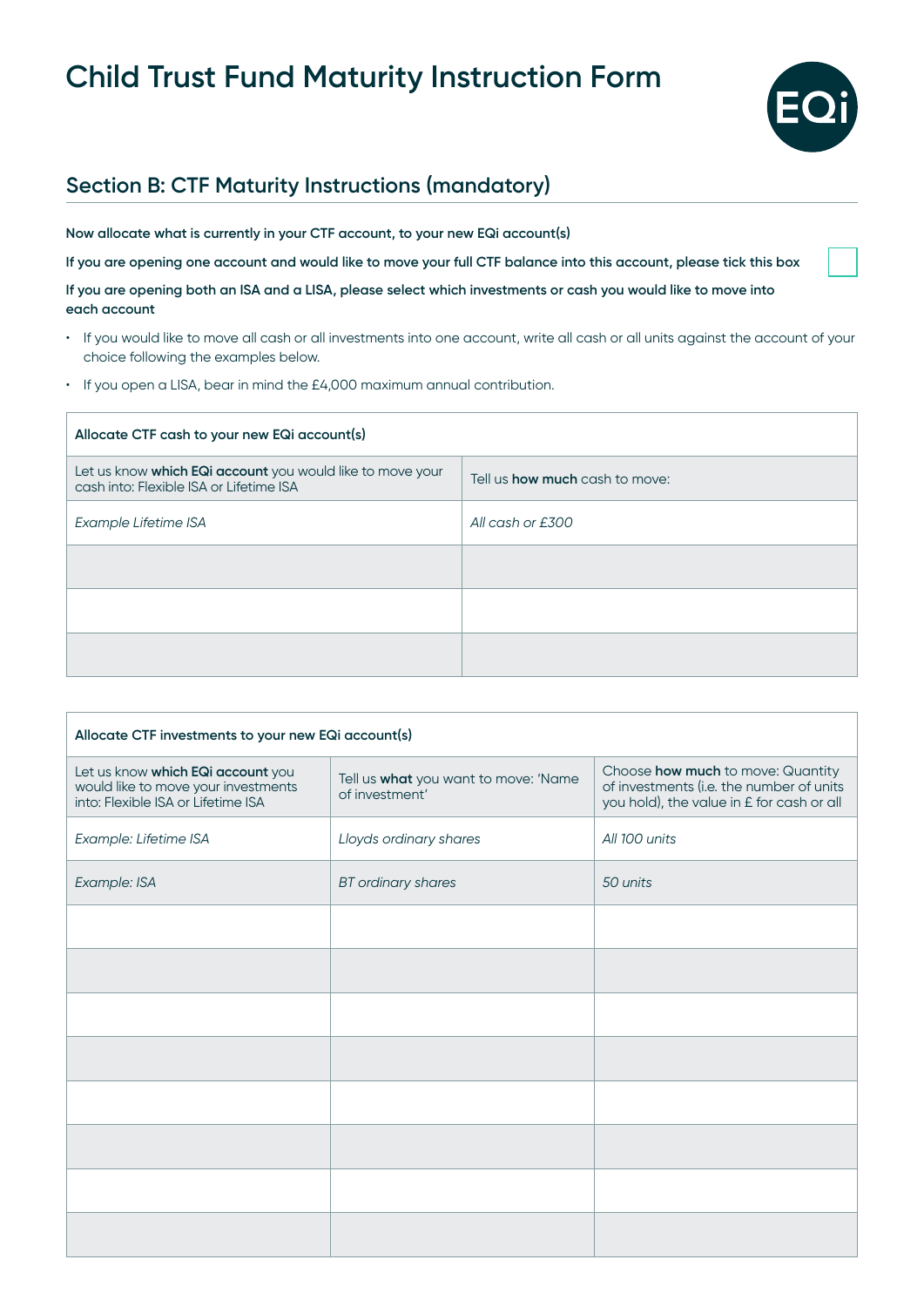

# **Section B: CTF Maturity Instructions (continued)**

## **2. Take your CTF balance as cash**

If you would like to have the balance of your CTF account paid as cash into your bank account, please be aware of the following:

- Any investment(s) will need to be sold to convert them into cash.
- The cost of selling each investment will be taken from the account before the balance of your CTF is paid into your bank account.
- Our dealing commission, and other applicable fees can be viewed on our [pricing page.](https://eqi.co.uk/info/how-it-works/pricing)

**Please tick this box if you would like to take the full CTF balance as cash** 

### **Or if you have also opened an EQi account, please tell us how you would like to take cash from the account below**

| Select how you would like to take cash from your CTF                                                              |                                                                                                           |  |  |
|-------------------------------------------------------------------------------------------------------------------|-----------------------------------------------------------------------------------------------------------|--|--|
| Write 'cash' in the rows below or tell us <b>what</b> investment to<br>sell to take the cash 'Name of investment' | Tell us how much cash to move or the Quantity of<br>investments to sell i.e. the number of units you hold |  |  |
| Example: Cash                                                                                                     | All cash or £300                                                                                          |  |  |
| Example: Lloyds ordinary shares                                                                                   | All 100 units                                                                                             |  |  |
|                                                                                                                   |                                                                                                           |  |  |
|                                                                                                                   |                                                                                                           |  |  |
|                                                                                                                   |                                                                                                           |  |  |

## **Section C: Bank details (mandatory)**

### **Send us a bank statement that is less than three months old by post or email.**

- By email we can accept a scan or a photo of your bank statement to [forms@eqi.co.uk](mailto:forms%40eqi.co.uk?subject=CTF%20Maturity%20Instruction)
- By post the statement can be an original or a photocopy; if it is an original, we will return it to you. Send to: EQi, PO Box 4923, Worthing, BN99 6SF

### **Please note you are sending documents at your own risk.**

### **1. If you are taking cash**

Please note your bank account needs to be in your name and must match the details you provided in Section A.

| Sort code      |  |
|----------------|--|
| Account number |  |
| Bank name      |  |
|                |  |

Please move on to Section F Declarations and Authority.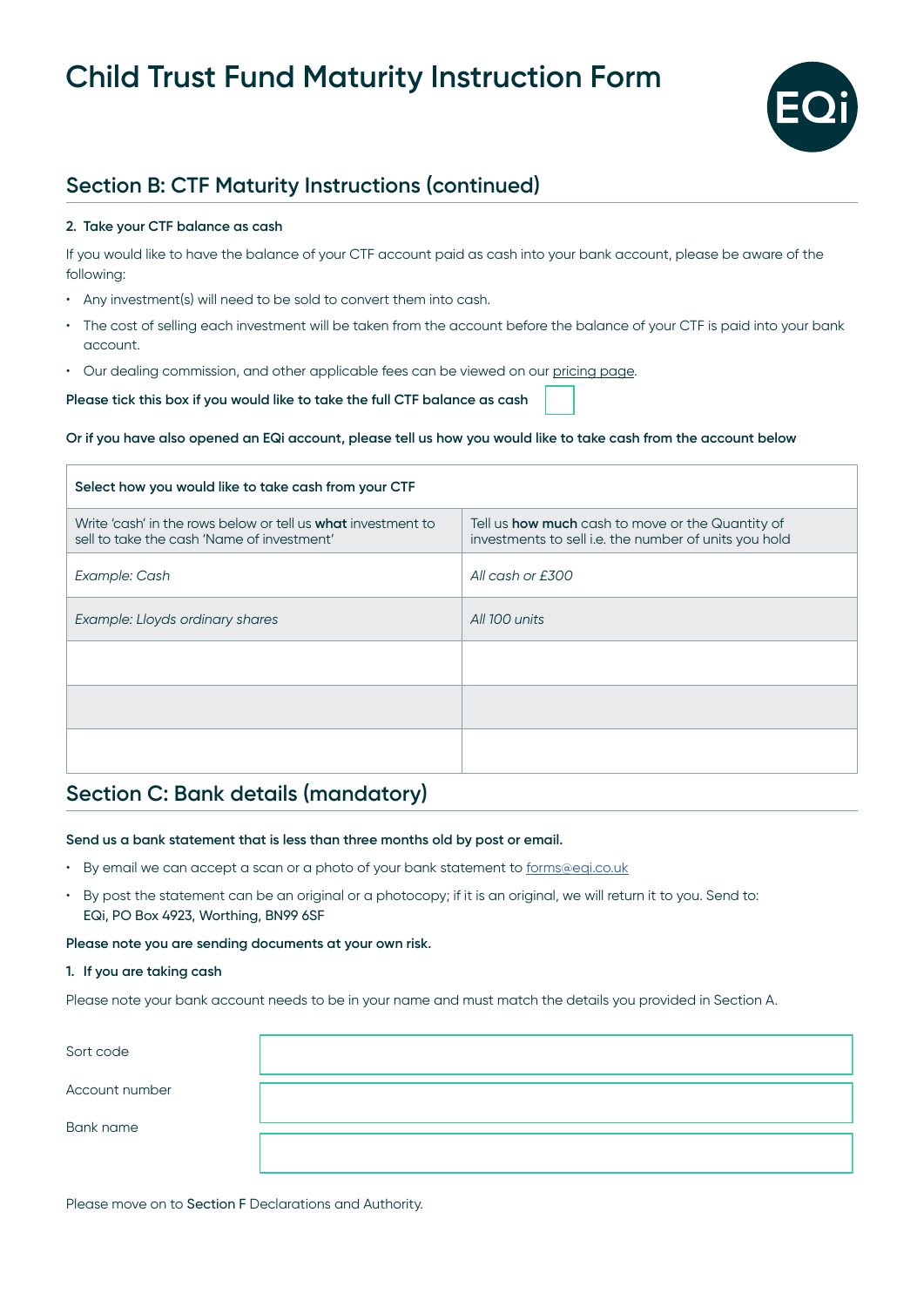

## **Section C: Bank details (continued)**

## **2. If you are opening an EQi account**

To: The Manager

You must set up a Direct Debit to us from your nominated bank account by filling in this section. This will allow you to pay money into your account and allow us to transfer any income you receive from dividends and proceeds from sales to your bank account. Your bank account needs to be in your name and must match the details you provided in Section A

Instruction to your bank or building society to pay by Direct Debit Service User Number Name and full postal address of your bank or building society:

**8 3 8 5 1 0**

**DIREÇT** 

Service User Reference (if applicable)

| Bank/Building Society                                                  | EQi                                                                                                                                                                                                                                                                                                                                                                                                                                                                                                                      |
|------------------------------------------------------------------------|--------------------------------------------------------------------------------------------------------------------------------------------------------------------------------------------------------------------------------------------------------------------------------------------------------------------------------------------------------------------------------------------------------------------------------------------------------------------------------------------------------------------------|
| Bank/Building Society address<br>Postcode<br>Name of account holder(s) | Instruction to your bank or building society<br>Please pay Equiniti Financial Services Limited, trading as<br>EQi ("EQi"), Direct Debits from the account detailed in this<br>instruction, subject to the safeguards assured by the Direct<br>Debit Guarantee. I understand that this instruction may<br>remain with EQi and, if so, will be passed electronically to<br>my bank/building society.<br>Braille, Electronic and Wet signatures are acceptable for<br>agreement to the Direct Debit Guarantee.<br>Signature |
| Bank/Building Society account number                                   | Print name                                                                                                                                                                                                                                                                                                                                                                                                                                                                                                               |
| Branch sort code                                                       | Date<br>Month<br>Day<br>Year                                                                                                                                                                                                                                                                                                                                                                                                                                                                                             |

#### **We recommend that you retain a copy of the Direct Debit guarantee**

**The Direct Debit Guarantee**

- This Guarantee is offered by all banks and building societies that accept instructions to pay Direct Debits.
- If there are any changes to the amount, date or frequency of your Direct Debit, Equiniti Financial Services Limited, trading as EQi ("EQi"), will notify you 10 working days in advance of your account being debited or as otherwise agreed. If you request EQi to collect a payment, confirmation of the amount and date will be given to you at the time of the request.
- If an error is made in the payment of your Direct Debit, by EQi or your bank or building society, you are entitled to a full and immediate refund of the amount paid from your bank or building society.
- If you receive a refund you are not entitled to, you must pay it back when EQi asks you to.
- You can cancel a Direct Debit at any time by simply contacting your bank or building society. Written confirmation may be required. Please also notify us.

# **Section D: Account fees**

| Pay my EQi fees:                                                                             | Please<br>tick |
|----------------------------------------------------------------------------------------------|----------------|
| From my bank account as a Direct Debit                                                       |                |
| From the EQi account the charge or fee relates to (ISA, LISA, dealing account)               |                |
| From a specific EQi account (Dealing account or ISA). Please state your chosen account below |                |
|                                                                                              |                |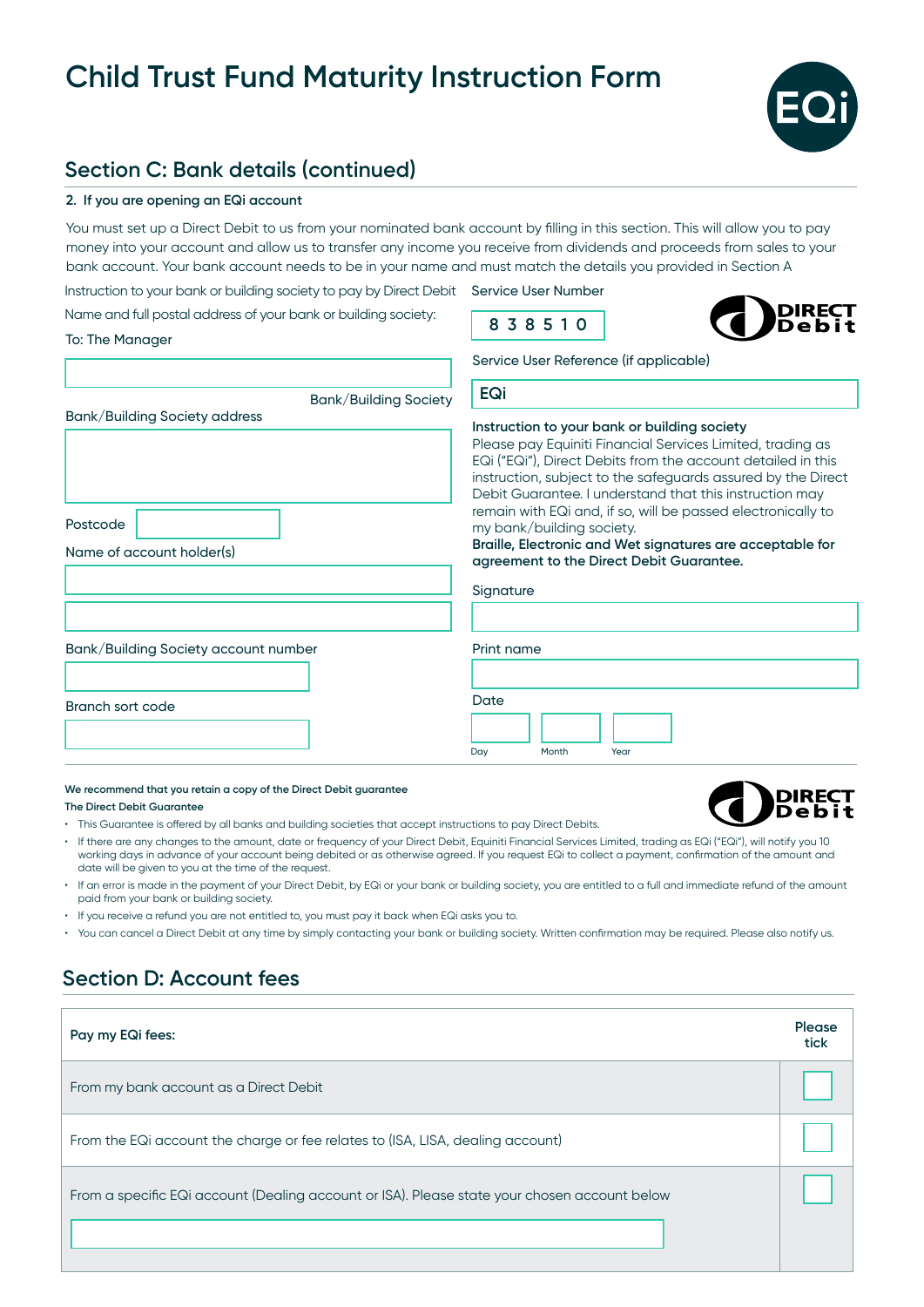

## **Section E: International Bank details**

### **If you are taking your CTF balance as cash to be paid to an overseas bank account**

If you wish to have any cash balance paid outside of the UK, please complete the details below and indicate the currency in which you wish to be paid. Please note that additional fees are payable and should be confirmed with your bank.

**Please note** the amount received will have any fees deducted and the calculation wil be based on the FX rate at the time of transaction.

Please ensure that the details given are clear and accurate, as giving incorrect or unclear information may result in your settlement payment being delayed. An additional fee is applied for payments that do not contain a valid BIC or IBAN.

| <b>Bank Name</b>                     | <b>Payment Reference</b>  |            |
|--------------------------------------|---------------------------|------------|
|                                      |                           |            |
| <b>Bank/Building Society address</b> | Print name                |            |
|                                      |                           |            |
|                                      | Signature                 |            |
|                                      |                           |            |
|                                      | Date                      |            |
| <b>IBAN</b>                          | Day<br>Month<br>Year      |            |
|                                      | <b>Currency Requested</b> |            |
| Swift Code/Routing Number            | <b>GBP</b><br><b>EUR</b>  | <b>USD</b> |
|                                      |                           |            |
|                                      | Other                     |            |

**If you select this payment method we would require you send us a bank statement that is less than three months old by post or email. Please note you are sending documents at your own risk.**

- By email we can accept a scan or a photo of your bank statement to [forms@eqi.co.uk](mailto:forms%40eqi.co.uk?subject=CTF%20Maturity%20Instruction)
- By post the statement can be an original or a photocopy; if it is an original, we will return it to you. Send to: EQi, PO Box 4923, Worthing, BN99 6SF

EQi will apply a fee to complete Payments to overseas bank accounts, the rates are listed below. **Please note these fees are not inclusive of any additional charges made by the recieving bank.**

| <b>EQ International Payment Tariff</b>                                                                        |        |  |
|---------------------------------------------------------------------------------------------------------------|--------|--|
| Euro Payment                                                                                                  | £12.00 |  |
| International* Payment                                                                                        | £14.00 |  |
| Please note this is a maximum fee applicable for these payment types                                          |        |  |
| *International payments cover the common currencies - GBP, Euro, USD, CAD, if we are unable transfer any cash |        |  |

balances to an international bank account or currency, we will contact you to confirm the options available. If you have any queries regarding currencies please contact our Customer Experience Centre on the contact details within the **'Next Steps'** section of this form."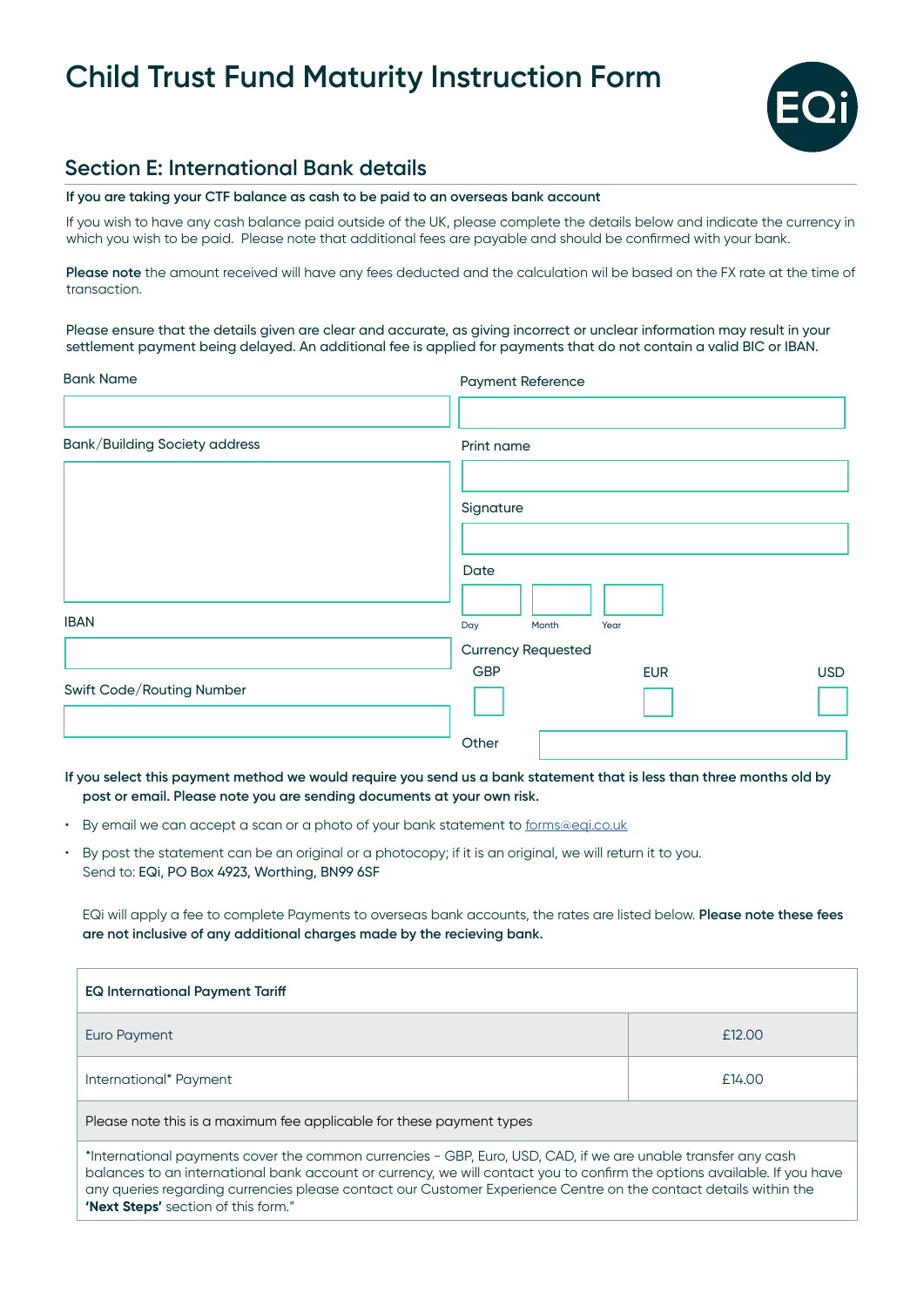

# **Section F: Declarations and Authority**

## **Please read each declaration that applies to your instructions carefully before signing.**

### **ISA Declaration and Authority**

I apply to subscribe for an EQi Individual Savings Account (ISA) for the tax year 2022/23 and each subsequent year until further notice.

### I declare that

- All subscriptions made, and to be made, belong to me.
- I am 18 years of age or over.
- I have not subscribed and will not subscribe to another stocks and shares ISA in the same tax year that I subscribe to this stocks and shares ISA.
- I have not subscribed and will not subscribe more than the overall subscription limit in total to any combination of permitted ISAs in the same tax year.
- For any subsequent subscriptions I am resident in the United Kingdom for tax purposes or, if not so resident, either perform duties which, by virtue of Section 28 of the Income Tax (Earnings & Pensions) Act 2003 (Crown employees serving overseas), are treated as being performed in the United Kingdom, or I am married to, or in a civil partnership with, a person who performs such duties. I shall inform EQi if I cease to be so resident or to perform such duties or be married to, or in a civil partnership with, a person who performs such duties.

### **I authorise EQi:**

- to hold my cash subscription, ISA investments, interest, dividends and any other rights or proceeds in respect of those investments and any other cash;
- to make on my behalf any claims to relief from tax in respect of ISA investments.

### **LISA Declaration and Authority**

I apply to subscribe for a Lifetime ISA for the tax year 2022/23 and each subsequent year until further notice.

- I have not subscribed and will not subscribe to another Lifetime ISA in the same tax year that I subscribe to this Lifetime ISA.
- All subscriptions made, and to be made, belong to me.
- I have not subscribed, and will not subscribe, more than the overall subscription limit in total to any combination of permitted ISAs in the same tax year.
- I have not made, and will not make, current year payments, which exceed the Lifetime ISA annual allowance.
- For any subsequent subscriptions I am resident in the United Kingdom for tax purposes or, if not so resident, either perform duties which, by virtue of 28 of the Income Tax (Earnings & Pensions) Act 2003 (Crown employees serving overseas), are treated as being performed in the United Kingdom, or I am married to, or in a civil partnership with, a person who performs such duties. I shall inform EQi if I cease to be so resident or to perform such duties or be married to, or in a civil partnership with, a person who performs such duties.

### **I authorise EQi:**

- to hold my cash subscription, Lifetime ISA investments, interest, dividends and any other rights or proceeds (including any government bonus) in respect of those investments and any other cash;
- to make on my behalf any claims to relief from tax in respect of Lifetime ISA investments.
- to submit Lifetime ISA bonus claims to HMRC on my behalf
- to withhold and deduct from a balance in the Lifetime ISA, and pay to HMRC any charges due to withdrawals or any wrongly paid amount of Lifetime ISA bonus.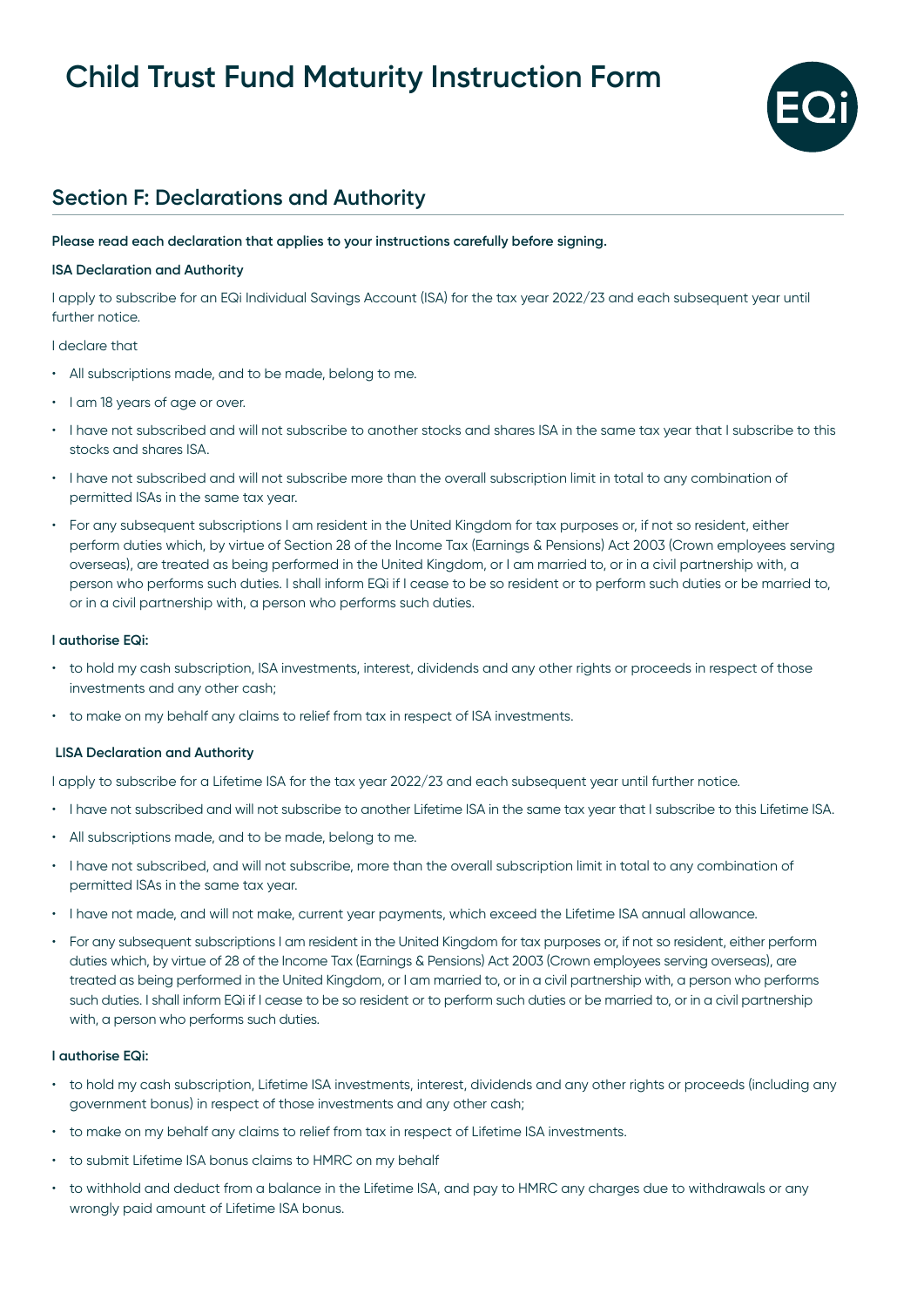

# **Section G: Declarations and Authority (continued)**

## **Dealing account Declaration and Authority**

## **I declare that**

• I am over 18 years of age and wish to open a dealing account as indicated in this application form.

## **Taking cash from your CTF Declaration**

### **I declare that**

• I am the Child Trust Fund (CTF) account holder and I understand I am choosing to take cash from my CTF account upon its maturity.

### **General Declaration**

This service is managed and administered in accordance with the Terms and Conditions which can be viewed on our website or sent to you upon request. This is our standard client agreement upon which we intend to rely. For your own benefit and protection you should read these terms carefully before completing this form.

I agree to be bound by the EQi Terms and Conditions which form part of this instruction form.

I declare that this instruction form has been completed to the best of my knowledge and belief and I will promptly inform EQi of any changes in my circumstances.

### **Sign the form**

To sign this form you may provide an electronic signature. You can do this via Adobe Acrobat Reader DC, or Docusign which is a free of charge service.

Instructions to create an electronic signature are as follows:

- 1. On Adobe open the file, or on Docusign upload the file
- 2. In the editor, select sign and draw your signature. Then place your signature in the signed box below
- 3. Save the document to send with this form

Please note, we cannot accept a typed or written name in the box below. Alternatively, you may print and sign the document.

| ~<br>Sianed<br>--- |  |
|--------------------|--|
|                    |  |

| Date |     |       |      |
|------|-----|-------|------|
|      | Day | Month | Year |